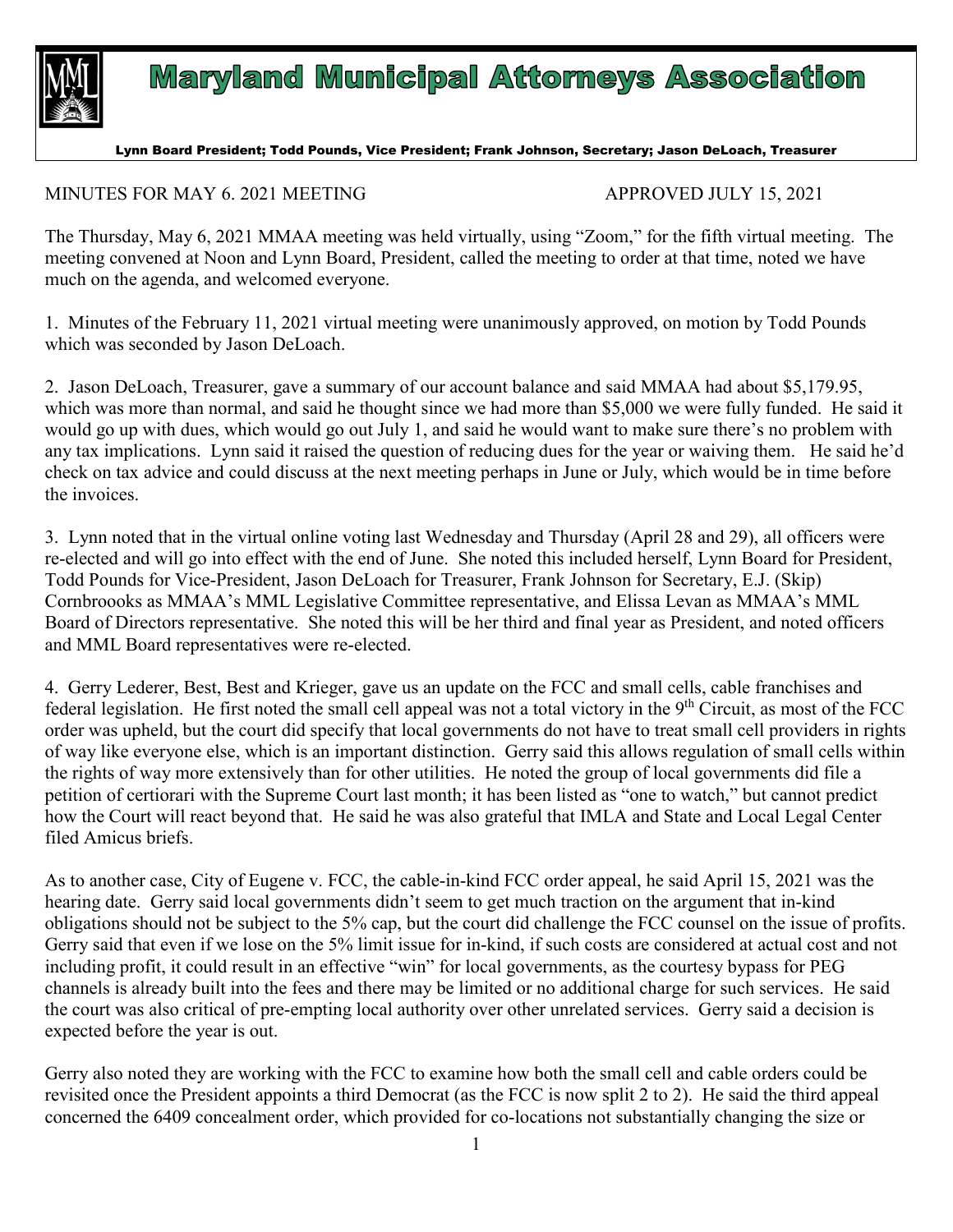attributes of the tower. He said at one time there was a requirement that the co-location be consistent with prior requirements, which could include concealment, but the FCC order changed that provision. He said the FCC has agreed to postpone argument before the court to allow them to re-examine this order. Gerry advised municipalities to review local codes to address Sec. 6409 and to ensure concealment and the permission of the local government is required. He also said such locations could otherwise be allowed to grow with co-locations with very little control. He emphasized especially the need for concealment requirements to be in place.

At the FCC, Gerry said the FCC in late December issued an order allowing expansion of any cell tower site outside of the right of way by 30 feet on either side, which includes cabinets within those 30 feet. He said the local government group is asking for reconsideration; but he also noted that even with a regulatory right, that cannot be considered a transfer of real estate rights or ownership, especially important if the municipality owns the site. He noted that other FCC action concerns broadband funding, where there is now \$10 billion available for connectivity. He said many states, including Maryland, have also created broadband funds. Gerry said the \$10 billion federal funds is not infrastructure funds but subsidy funding for eligible households. He noted both Verizon and Comcast are providing this service and it is a way to connect those who would otherwise not be connected. He future funding may also be available for outside expansion through schools and libraries. He also said some limited "erate" emergency funding could be used to support a local network. Gerry also reported that general revenue sharing provided to local governments directly (or to small municipalities via the state) as part of the American Rescue Plan could be used for this purpose. He also said additional funding may be provided with a future infrastructure bill, if and when that is passed, and that he may also provide a seminar on funding availability.

Gerry finally noted the FCC issued two orders making state and local governments subject to the robo-call rules, especially concerning emergency management; he said they are easy to follow but that local officials need to be aware that they exist and that they do apply.

One question was as to the current makeup of the FCC and whether they may modify orders to be more friendly to local government. He said he expected the FCC would be willing to do so, noting the 2 democrats now on the 4 member committee both dissented from the orders which are now being appealed. He said there is a fifth member to be appointed by President Biden and thus he expects the orders will be revised with the 5<sup>th</sup> appointment and hopes that appointment will be made soon. Gerry said he expected at that time the net neutrality issue would also be readdressed. Another question was whether 6409 applied to local government-owned poles; Gerry said it is partly correct, as 6409 could apply but the City as the landlord gets the extra right to say "no." Thus, the rule applies but the local government remains in control as the owner. He also advised that this right needs to be specifically reserved in ordinances or regulations, as well as in the lease agreements with the providers. At core, he said to be especially sure not to allow co-locations in agreements without the local government's permission.

4. Sara Klemm, Assistant Attorney General, represents Public Information Ombudsman and the Public Information Act Compliance Board, and presented information on recently passed General Assembly legislation. Sara said there was a handful of legislation introduced but only 3 bills passed, and 2 of those will create changes under the PIA affecting local governments.

She first focused on Senate Bill 178, which she said addresses the exemption for police misconduct files, including IAD files. She said that bill was amended to include no-knock warrants. She said the Governor vetoed it, but the veto was immediately overridden and the bill will take effect in October of this year. She said currently the PIA would prohibit access, as personnel records, for any such files except for the officer themselves. The bill, however, removes those investigation records from the definition of otherwise private personnel records, and now characterizes them under a discretionary exemption under Sec. 4-331. Sara said a technical infraction not involving interaction with the public, supervision or public concern still remains a personnel record, but all other investigatory records now fall within the discretionary exemption. Sara said that means the custodian can deny a request, but that discretion is limited only to the extent inspection is contrary to the public interest, and the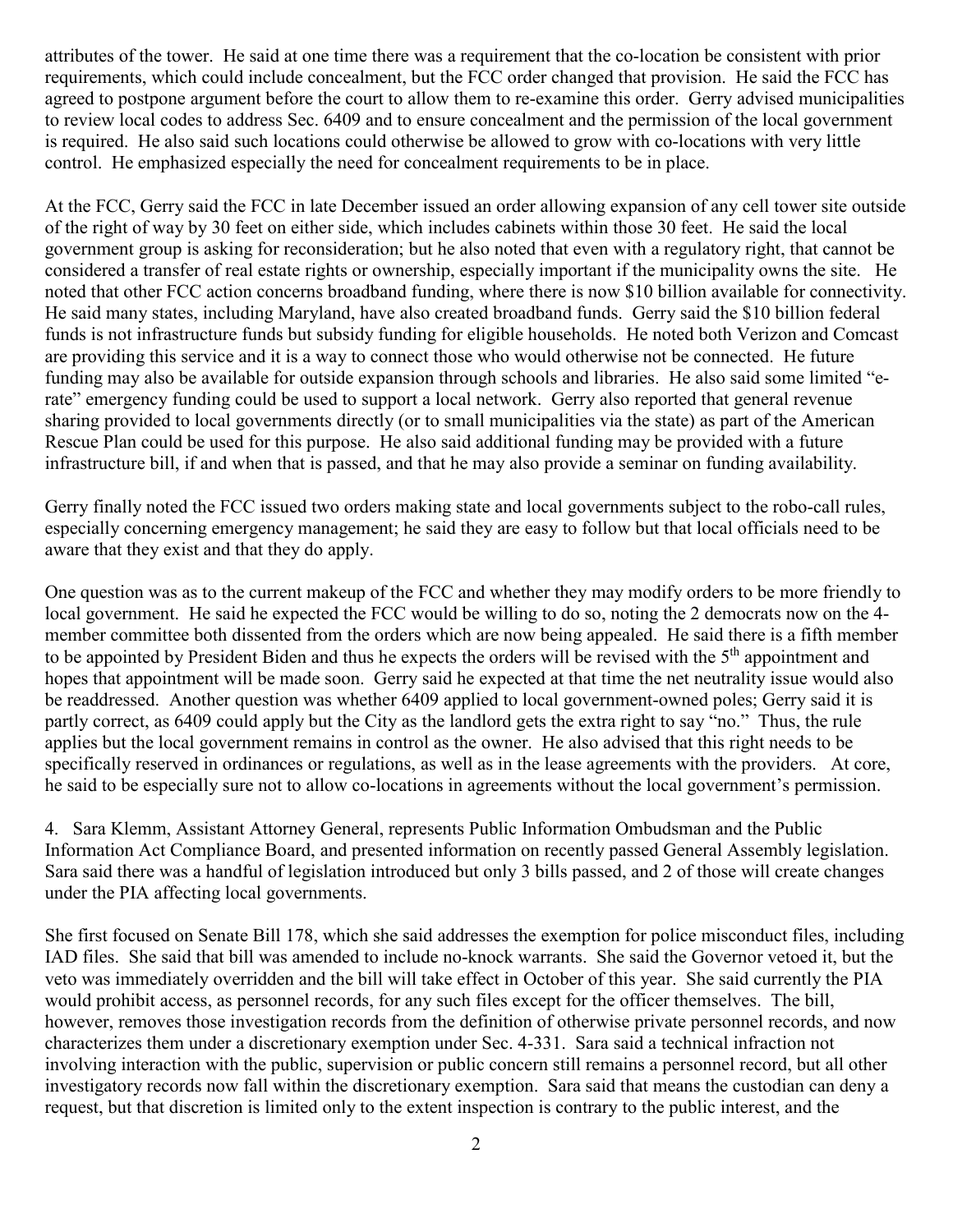custodian would have the burden to explain how such a release would be contrary to the public interest. She said the bill includes limitations on that discretion as well, noting there is no discretion to deny if the request is from the state's attorney or attorney general, for example. If released, she said the custodian would need to redact any private medical information or personal contact information of the person in interest or witnesses, as well as related to the family of the witness. Sara also noted the custodian must also notify the officer when the records are inspected, but the officer has no right to know who inspected the records. Sara said these changes could lead to a larger volume of requests. While the bill did not allow denial of records related to unfounded or unsubstantiated claims against an officer, Sara noted that of the seven factors to be considered, the right of the accused to get a fair trial and the unwarranted invasion of privacy could both be implicated by unsubstantiated claims and thus could lead to denial in that case.

House Bill 183 was the second bill leading to major changes, as it relates to enforcement of the PIA and the Board. She said that a PIA claimant can now file an action in Circuit Court or go to the Public Information Act Compliance Board for a fee dispute, or the Ombudsman for other disputes. She said the Board has limited jurisdiction and focuses only on fees, while the Ombudsman handles other disputes, but is entirely voluntary. She said House Bill 183, which will take effect in July of 2022, will create new enforcement rights. She said the bill will allow either the person requesting or the custodian to take their complaint to the Ombudsman for resolution, who will have 90 days to resolve it, or, if not resolved, can then go the Board. In that case, the Ombudsman will certify the dispute is unresolved and either party can file a complaint to the Board. Sara said the Board will hear disputes on fees, denials, redaction, failure to respond, or a custodian request to find the PIA request as frivolous. She noted the complaint has to be filed with the Board 30 days after the Ombudsman's certification that the dispute could not be resolved. The Board, she noted, has 150 days to issue an order, and in the meantime can ask for an informal conference, ask the custodian for more information or even inspect the records (except where prohibited by federal law). Sara reported that the Board will have authority to require inspection or a response, and while not authorized to review fee waiver, will be able to require, for an improper delay, waiver of all or part of a fee, and can require a response to the request, as well. She said an appeal from the Board decision can be filed to the Circuit Court which also stays the Compliance Board decision. She finally noted this bill also contains "proactive disclosure" provisions, requiring proactive disclosure of some documents, such as on the website or prior disclosures after PIA requests as well, as part of an annual PIA report.

She finally reported that the third bill that passed, House Bill 23, will affects MVA records and federal requests regarding immigration enforcement. She notes this is interesting primarily as this is the only provision focusing on the purpose of the PIA request, which is normally not part of any PIA response.

From MML, Angelica Bailey, the Director of Government Relations, and Bill Jorch, the Manager of Government Relations and Research, offered a quick update on the General Assembly session and MML's priorities. Bill said two pieces of broadband legislation were passed to expand opportunities. First, House Bill 97 creates a new Office of Digital Inclusion with some funding to assist municipalities seeking to expand the broadband reach in their jurisdiction, but Bill noted the new fund will not impact or restrict the rural broadband fund in any way. Second, is House Bill 1328 affects right of way trenching and coordination of work in rights of ways when multiple utilities and other users are involved. He said the bill pertains to broadband providers but incentivizes them to install infrastructure at the same time they disturb a right of way for any reason. He noted it is up to the municipality to alert other providers of cost-sharing chances for such multiple installations.

Angelica spoke on Highway User Revenues, and noted that while a funding bill sought by MML passed the Senate, it did not pass the House this year. She said restored funding is in place until 2024, and MML will plan to focus on that again next year. She said one climate change bill did not pass, which would have required net-zero greenhouse gases, energy life cycle costs for all new buildings after 2022 and other steps but will probably be considered next year. She said House Bill 991 did pass regarding forest conservation, with reforestation credit maximums and a ratio for mitigation down to 2 to 1, but said this will be an ongoing conversation. Finally, she